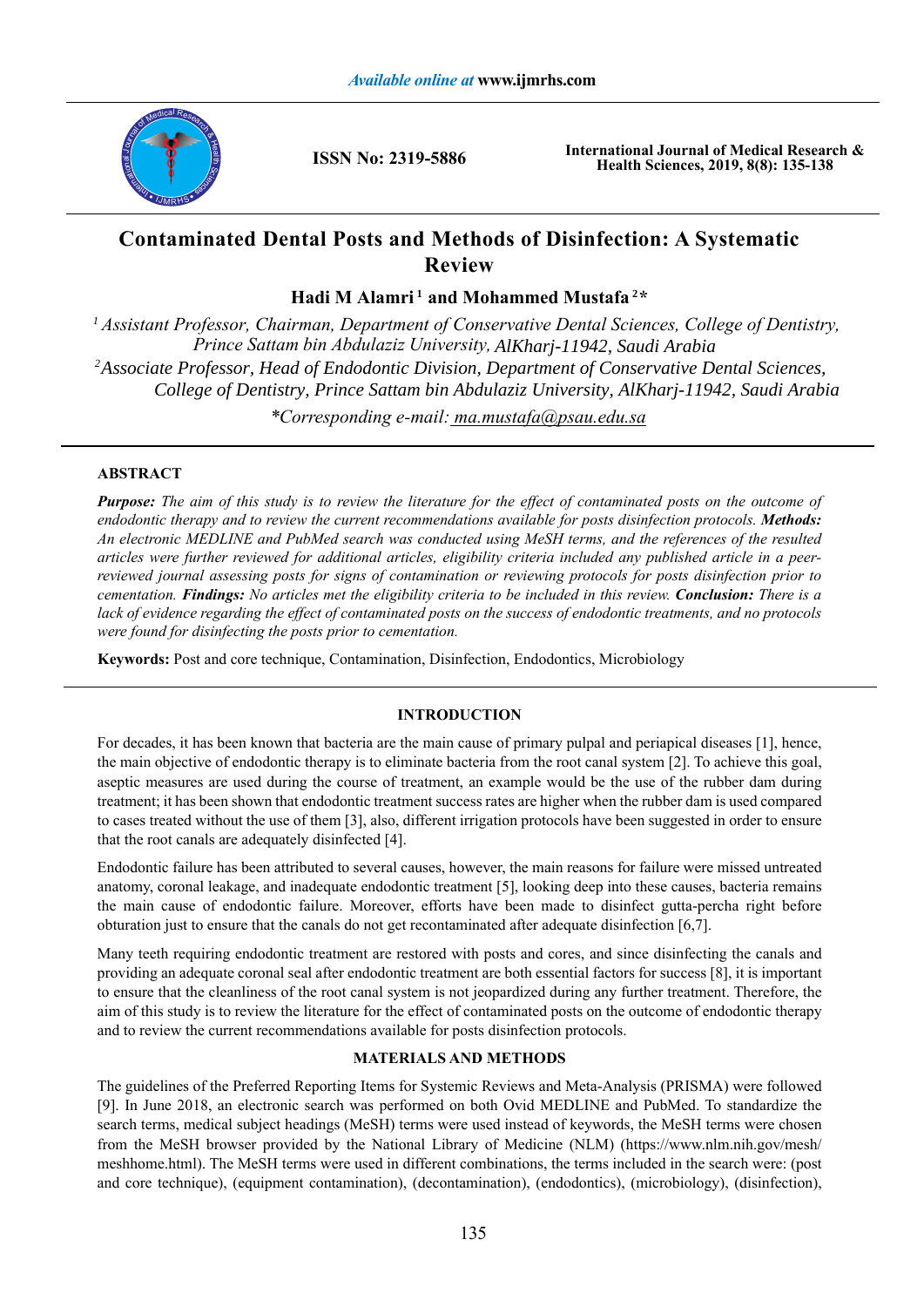and (prosthesis-related infections). The references listed in the articles that appeared in the results of the search were then screened for further potential studies to be included.

All articles were then screened for eligibility fulfillment according to the following criteria:

Any published article in a peer-reviewed journal assessing posts for signs of contamination

Any published article in a peer-reviewed journal reviewing protocols for posts disinfection prior to cementation

The results of the search, as well as the decision of inclusion or exclusion of articles from the study, were discussed with faculty members from different departments to eliminate the risk of bias from this review (Figure 1).



**Figure 1 showing the methodology adopted for this systematic review**

#### **RESULTS**

The initial search resulted in 7 articles. One article was not published in English language and was therefore excluded [10], the remaining 6 articles [11-16] were retrieved to further assess the cited references, and no additional articles related to the topic were found. The articles were then screened to assess their eligibility fulfillment of the inclusion criteria, none of them was within the scope of the current review, a PRISMA diagram explaining the flow of information through different phases of this systematic review is provided in Figure 1. Reasons for excluding the resulted articles are presented in Table 1.

| <b>Authors, Year of</b><br><b>Publication</b> | <b>Article Title</b>                                                                                                                                       | <b>Reason for Exclusion</b>                                                            |  |
|-----------------------------------------------|------------------------------------------------------------------------------------------------------------------------------------------------------------|----------------------------------------------------------------------------------------|--|
| Winstanley, et al., 1997 [11]                 | The quality of impressions for crowns and bridges<br>received at commercial dental laboratories                                                            | The study not related to posts                                                         |  |
| Heling, et al., 2002 [12]                     | Endodontic failure caused by inadequate restorative<br>procedures: Review and treatment recommendations                                                    | Findings did not assess the potential<br>contamination of posts                        |  |
| Ferrari, et al., 2004 [13]                    | Collagen degradation in endodontically treated teeth                                                                                                       | Investigates collagen degradation<br>in dentin as a potential cause of<br>microleakage |  |
| Ertas, et al., 2014 [14]                      | Effects of different irrigating solutions and disinfection<br>methods on push-out bond strengths of fiber posts                                            | Investigates retention of posts                                                        |  |
| Katalinić, et al., 2014 [15]                  | Influence of several root canal disinfection methods on<br>pushout bond strength of self-etch post and core systems                                        | Investigates retention of posts                                                        |  |
| Reyhani, et al., 2015 [16]                    | Apical microleakage of AH Plus and MTA Fillapex®<br>sealers in association with immediate and delayed post<br>space preparation: a bacterial leakage study | Findings did not assess the potential<br>contamination of posts                        |  |

|  |  |  | Table 1 Explanation for the exclusion of the articles identified in the screening phase |  |
|--|--|--|-----------------------------------------------------------------------------------------|--|
|  |  |  |                                                                                         |  |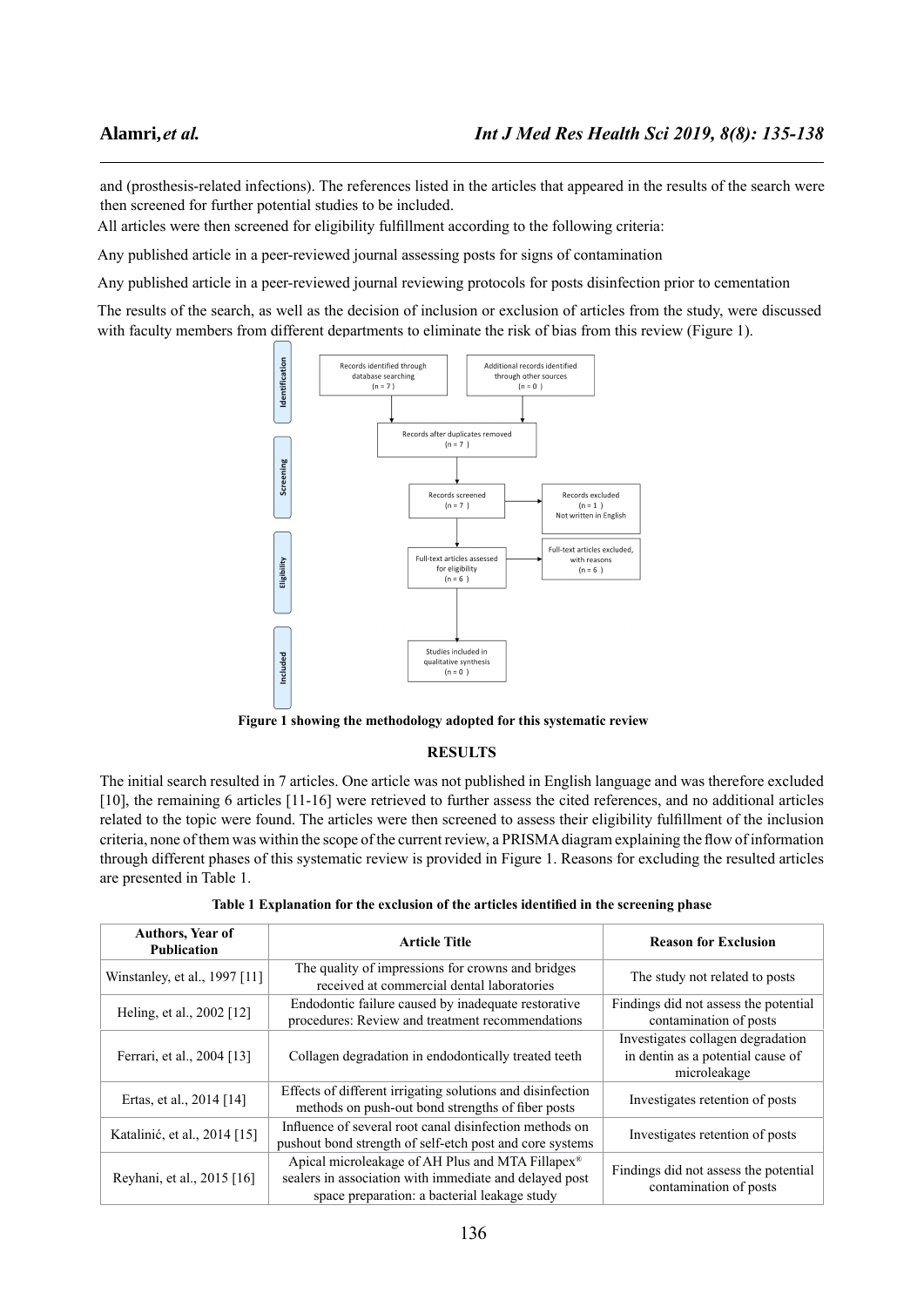## **DISCUSSION**

The negative findings of this review show a lack of evidence in the literature regarding the contamination status of posts being cemented in root canals and their effect on the success of the endodontic treatment. This missing information is of utmost importance as the main objective of endodontic treatment is eliminating the cause of pathosis as well as preventing recontamination [1,2]. Therefore, any restorative procedure following an endodontic treatment should be following the same goal, which is avoiding recontamination of the root canal system. To further stress on the importance of maintaining the cleanliness of the root canal system, a recent study has shown that the gloves worn during the procedure exhibited an increase in the microbial load when examined halfway through treatment and as the procedure continued [17], because of these findings, the authors suggested that gloves should be changed after gaining access to the root canal system, and after complete disinfection just before obturation, all these efforts are made just to reduce the chances recontamination.

The completion of endodontic treatment cannot be achieved until an adequate coronal seal is provided [12] with a suitable permanent restoration [18]. Although the aim is to provide an adequate endodontic treatment coupled with an adequate coronal seal, a study has shown that even with a good endodontic treatment, if the coronal seal is substandard, the treatment will eventually fail [19], furthermore, the findings of the study suggest that the coronal seal is more important than the quality of the endodontic treatment itself.

Success rates have been known to be higher for initial endodontic treatments compared to non-surgical endodontic retreatment [20], these findings have been also confirmed in recent studies using a systematic approach and with a long-term follow up [21,22]. Never the less, removing posts during retreatments may be difficult and time-consuming depending on the type of post used [23], moreover, post-removal are associated with greater risks of complications such as cracking or propagating a previous crack [24], and generating heat that may affect the periradicular area [24]. Therefore, such cases should be handled with caution, and preferably by an endodontist, to avoid further complication. For these reasons, the restoring dentist should take all possible measures to ensure that the disinfected root canal system is not recontaminated by further restorative procedures.

Based on the findings of this review, and lack of evidence in the literature, further investigations should be made to either rule out that contaminated posts are a potential cause of endodontic treatment failure, or to confirm that posts need to be disinfected prior to cementation, and if so, a protocol for disinfection should be proposed.

## **CONCLUSION**

There is a lack of evidence regarding the effect of contaminated posts on the success of endodontic treatments, and no protocols were found for disinfecting the posts prior to cementation.

#### **DECLARATIONS**

### **Conflict of Interest**

The author declared no potential conflicts of interest with respect to the research, authorship, and/or publication of this article.

#### **REFERENCES**

- [1] Kakehashi, S., H. R. Stanley, R. J. Fitzgerald. "The effects of surgical exposures of dental pulps in germ-free and conventional laboratory rats." *Oral Surgery, Oral Medicine, Oral Pathology,* Vol. 20, No. 3, 1965, pp. 340-49.
- [2] Zeldow, Bernard J., John I. Ingle. "Correlation of the positive culture to the prognosis of endodontically treated teeth: a clinical study." *The Journal of the American Dental Association*, Vol. 66, No. 1, 1963, pp. 9-13.
- [3] Lin, Po-Yen, et al. "The effect of rubber dam usage on the survival rate of teeth receiving initial root canal treatment: a nationwide population-based study." *Journal of Endodontics,* Vol. 40, No. 11, 2014, pp. 1733-37.
- [4] Basrani, Bettina, Markus Haapasalo. "Update on endodontic irrigating solutions." *Endodontic Topics*, Vol. 27, No. 1, 2012, pp. 74-102.
- [5] Nair, P. N. R. "On the causes of persistent apical periodontitis: a review." *International Endodontic Journal*, Vol. 39, No. 4, 2006, pp. 249-81.